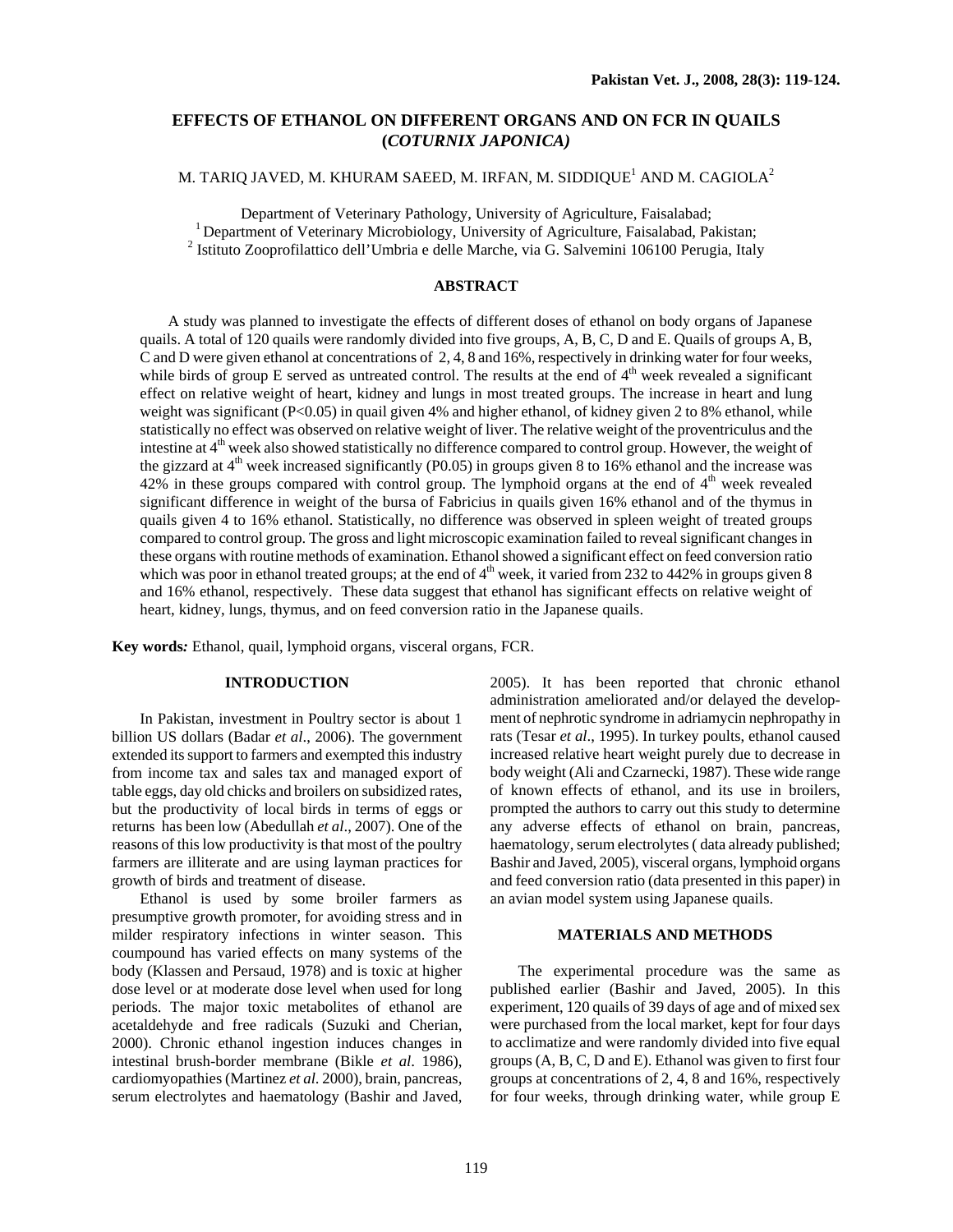served as the control. All the birds were offered feed and drinking water *ad libitum*. Commercial broiler finisher feed was given to all the groups. The experiment was conducted during the summer season. Six birds from each group were slaughtered at weekly intervals. The live weights of the bird and weight of heart, liver, kidneys, lungs, proventriculus, gizzard, intestine, bursa of Fabricius, spleen and thymus were recorded and the relative weight of each organ was calculated. Gross and light microscopic examination of each organ was performed using the routine haemotoxylin and eosin staining technique. Daily feed consumption was recorded for each group and then weekly feed conversion ratio was calculated by dividing the total feed consumed by total weight of the bird. The study was formally approved by the faculty scrutiny and advisory committee, Faculty of Veterinary Science, University of Agriculture, Faisalabad, Pakistan. Data obtained in the experiment were analysed using analysis of variance technique and the means were compared by least significant difference test using SAS 6.12 statistical software (SAS Institute Inc., 1996).

#### **RESULTS**

#### **Effects on heart, liver, kidneys and lungs**

 The effects of ethanol on relative weights of heart, liver, kidney and lungs are given in Table 1. A significant (P<0.05) difference in relative weight of heart was observed at weeks 1, 3 and 4. At first week, the relative weight of heart increased  $(P<0.05)$  in group offered 2% ethanol, while at  $3<sup>rd</sup>$  week, it increased (P<0.05) in groups offered 8 and 16% ethanol. At the end of  $4<sup>th</sup>$  week, it increased (P<0.05) in groups offered 4 to16% ethanol. An increase in relative weight of heart at the end of  $4<sup>th</sup>$  week varied from 16 to 52%.

 At first week, the relative weight of liver increased (P<0.05) in group offered 2% ethanol but at  $2<sup>nd</sup>$  week, it decreased ( $P < 0.05$ ). At  $4<sup>th</sup>$  week, an increase of 12 and 6% in relative weight of liver was seen in the groups given 8 and 16% ethanol, respectively, while a decrease of 4 and 7% was found in the groups offered 2 and 4% ethanol, respectively. The relative kidney weights decreased (P<0.05) in all treated groups compared to the control at week 1 and increased (P<0.05) in weeks 3 and 4. At the end of  $4<sup>th</sup>$  week, the relative kidney weight increased (P<0.05) by 50 to 67% in groups offered 2 to 8% ethanol and there was 34% increase in group given 16% ethanol. The relative weight of the lungs varied significantly (P<0.05) at  $2<sup>nd</sup>$ ,  $3<sup>rd</sup>$  and  $4<sup>th</sup>$  week. At week 2, there was an increase  $(P<0.05)$  in relative weight of the lungs in groups offered 2 and 4% ethanol. At week 3, a significant increase (P<0.05) was observed in groups offered 4 and 16% ethanol. At week 4, an increase in weight varied from 7 to 69%. Although the results were significant in the groups offered 4 to 16% ethanol.

### **Effects on proventriculus, gizzard and intestine**

 The effects of ethanol on relative weight of proventriculus, gizzard and intestine are presented in Table 2. At week 2, the proventriculus weight decreased (P<0.05) in groups offered 2 or 8% ethanol, and in week 3, it increased  $(P<0.05)$  in groups offered 8 or 16% ethanol. The results at the end of the 4<sup>th</sup> week, however, were non-significant and showed increase varying from 0 to 33% in the treated groups. The weight of the gizzard significantly increased (P<0.05) at the  $3<sup>rd</sup>$  (16% ethanol group) and  $4<sup>th</sup>$  (8 and 16% ethanol groups) weeks. At  $4<sup>th</sup>$ week, an increase in the weight of the gizzard varied from 31 to 42% in groups offered 4% to 16% ethanol, while it showed a fractional decrease in group offered 2% ethanol. The weight of the intestine showed significant  $(P<0.05)$ decrease at week 2 in groups offered 2 and 8% ethanol but the results at other weeks were non-significant and a negligible decrease of 2 to 10% was observed at the end of  $4<sup>th</sup>$  week in treated groups.

#### **Effects on bursa of Fabricius, spleen and thymus**

 The relative weights of bursa of Fabricius, spleen and thymus in birds of different groups are presented in Table 3. It shows a non-significant difference in relative weights of these organs at all weeks in all treated groups, except at  $4<sup>th</sup>$  week where a significant (P<0.05) increase in weight of bursa of Fabricius and thymus was observed. For the bursa, the increase was 50% (P<0.05) in the group offered 16% ethanol, whilst the other groups showed no difference. For the thymus, a 50% increase  $(P<0.05)$  was recorded in groups offered 4 to 16% ethanol and the group given 2% ethanol showed a non-significant increase of 33%. The weight of spleen showed non-significant difference at all weeks in all groups. However, at week 4, an increase of 40% was observed in groups offered 2 and 16% ethanol, while an increase of 60 % was observed in groups offered 4 and 8% ethanol.

Other than changes in weight of organs, the gross and light microscopic examination of each organ revealed no significant change.

#### **Feed conversion ratio (FCR)**

 The results of feed conversion ratio (FCR) are presented in Table 4. A significant difference was recorded in FCR between the groups at all weeks. The FCR was significantly (P<0.05) poor in the groups offered 4 to 16% ethanol at week 1 compared with the control group. At week 2, FCR was better  $(P<0.05)$  in the groups offered 2 and 16% ethanol. At week 3 the FCR was poor in groups offered 4 to  $16\%$  ethanol (P<0.05) and at week 4 in groups offered 8 and 16% ethanol (P<0.05) compared with control group. The results at the end of  $4<sup>th</sup>$  week showed that groups offered 2 and 4% ethanol consumed 36 and 32% more feed, respectively, to convert to body mass, while groups offered 8 and 16% ethanol consumed 232 and 442% (P<0.05) more feed, respectively, to convert to body mass compared with control group.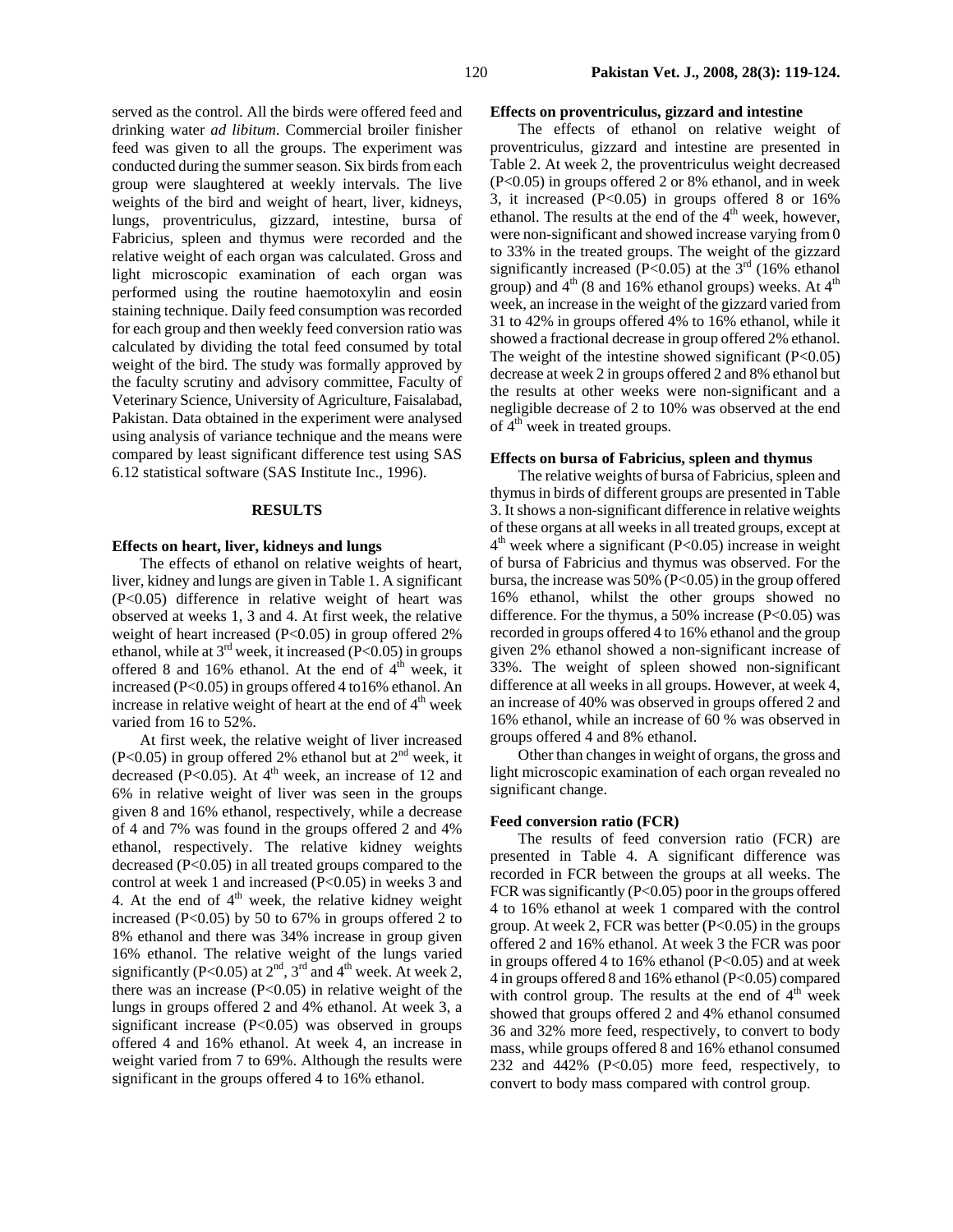| Organs | <b>Treatment</b> |                   | <b>Difference from</b> |                  |                         |                 |
|--------|------------------|-------------------|------------------------|------------------|-------------------------|-----------------|
|        | groups           | $\mathbf{1}$      | $\boldsymbol{2}$       | 3                | $\overline{\mathbf{4}}$ | control $(\% )$ |
| Heart  |                  |                   |                        |                  |                         |                 |
|        | A                | $1.19 \pm 0.24*$  | $0.57 \pm 0.15$        | $0.66 \pm 0.07$  | $0.73 \pm 0.07$         | $+16$           |
|        | $\, {\bf B}$     | $0.71 \pm 0.09$   | $0.77 \pm 0.10$        | $0.89 \pm 0.09$  | $0.87 \pm 0.13*$        | $+38$           |
|        | $\mathsf{C}$     | $0.71 \pm 0.06$   | $0.57 \pm 0.16$        | $0.96 \pm 0.04*$ | $0.96 \pm 0.03*$        | $+52$           |
|        | $\mathbf D$      | $0.94 \pm 0.14$   | $0.74 \pm 0.20$        | $1.07 \pm 0.23*$ | $0.93 \pm 0.07*$        | $+48$           |
|        | E                | $0.69 \pm 0.04$   | $0.65 \pm 0.23$        | $0.72 \pm 0.04$  | $0.63 \pm 0.06$         |                 |
| Liver  |                  |                   |                        |                  |                         |                 |
|        | A                | $3.54 \pm 0.71*$  | $1.73 \pm 0.15^*$      | $2.56 \pm 0.61$  | $2.09 \pm 0.72$         | $-04$           |
|        | $\, {\bf B}$     | $2.51 \pm 0.16$   | $2.29 \pm 0.25$        | $2.75 \pm 0.95$  | $2.03 \pm 0.65$         | $-07$           |
|        | $\mathsf{C}$     | $2.54 \pm 0.33$   | $2.31 \pm 0.20$        | $2.95 \pm 0.90$  | $2.45 \pm 1.10$         | $+12$           |
|        | D                | $2.78 \pm 0.10$   | $2.88 \pm 0.30$        | $3.05 \pm 1.06$  | $2.32 \pm 1.03$         | $+06$           |
|        | E                | $2.32 \pm 0.36$   | $2.54 \pm 0.36$        | $2.63 \pm 0.25$  | $2.18 \pm 0.78$         |                 |
| Kidney |                  |                   |                        |                  |                         |                 |
|        | A                | $0.43 \pm 0.12^*$ | $0.46 \pm 0.09$        | $0.68 \pm 0.17$  | $0.87 \pm 0.04*$        | $+50$           |
|        | $\, {\bf B}$     | $0.43 \pm 0.14*$  | $0.70 \pm 0.04$        | $0.81 \pm 0.12$  | $0.90 \pm 0.19*$        | $+55$           |
|        | $\mathcal{C}$    | $0.52 \pm 0.04*$  | $0.63 \pm 0.10$        | $0.79 \pm 0.12$  | $0.97 \pm 0.25*$        | $+67$           |
|        | D                | $0.42 \pm 0.07*$  | $0.56 \pm 0.21$        | $0.89 \pm 0.28*$ | $0.78 \pm 0.24$         | $+34$           |
|        | E                | $0.73 \pm 0.13$   | $0.52 \pm 0.08$        | $0.66 \pm 0.30$  | $0.58 \pm 0.05$         |                 |
| Lungs  |                  |                   |                        |                  |                         |                 |
|        | A                | $1.07 \pm 0.12$   | $0.65 \pm 0.10*$       | $0.68 \pm 0.10$  | $0.62 \pm 0.07$         | $+07$           |
|        | $\, {\bf B}$     | $0.86 \pm 0.11$   | $0.96 \pm 0.09*$       | $1.02 \pm 0.12*$ | $0.94 \pm 0.19*$        | $+62$           |
|        | $\overline{C}$   | $1.02 \pm 0.14$   | $0.58 \pm 0.23$        | $0.86 \pm 0.10$  | $0.89 \pm 0.24*$        | $+53$           |
|        | D                | $0.95 \pm 0.06$   | $0.49 \pm 0.07$        | $1.09 \pm 0.13*$ | $0.98 \pm 0.23*$        | $+69$           |
|        | ${\bf E}$        | $0.98 \pm 0.13$   | $0.40 \pm 0.09$        | $0.70 \pm 0.08$  | $0.58 \pm 0.04$         |                 |

**Table 1: Relative weights of heart, liver, kidney and lungs (mean ± SD) in quails given ethanol at various concentrations through drinking water** 

\*Significant difference (P< 0.05) compared with control group.

| concentrations through drinking water |                   |                 |                  |                        |                         |                 |
|---------------------------------------|-------------------|-----------------|------------------|------------------------|-------------------------|-----------------|
| Organs                                | <b>Treatments</b> |                 |                  | <b>Difference from</b> |                         |                 |
|                                       | groups            | 1               | $\boldsymbol{2}$ | 3                      | $\overline{\mathbf{4}}$ | control $(\% )$ |
| Proventriculus                        |                   |                 |                  |                        |                         |                 |
|                                       | $\mathsf{A}$      | $0.41 \pm 0.57$ | $0.23 \pm 0.04*$ | $0.36 \pm 0.10$        | $0.33 \pm 0.04$         | $\overline{0}$  |
|                                       | B                 | $0.38 \pm 0.07$ | $0.33 \pm 0.06$  | $0.45 \pm 0.09$        | $0.37 \pm 0.05$         | $+12$           |
|                                       | $\mathbf C$       | $0.44 \pm 0.06$ | $0.28 \pm 0.06*$ | $0.50 \pm 0.15^*$      | $0.44 \pm 0.14$         | $+33$           |
|                                       | D                 | $0.46 \pm 0.07$ | $0.37 \pm 0.06$  | $0.48 \pm 0.04*$       | $0.44 \pm 0.13$         | $+33$           |
|                                       | E                 | $0.41 \pm 0.06$ | $0.42 \pm 0.05$  | $0.32 \pm 0.05$        | $0.33 \pm 0.07$         |                 |
| Gizzard                               |                   |                 |                  |                        |                         |                 |
|                                       | A                 | $2.01 \pm 0.24$ | $1.15 \pm 0.40$  | $2.02 \pm 0.22$        | $1.56 \pm 0.25$         | $-02$           |
|                                       | B                 | $1.90 \pm 0.11$ | $2.05 \pm 0.35$  | $2.00 \pm 0.65$        | $2.08 \pm 0.36$         | $+31$           |
|                                       | $\mathcal{C}$     | $2.39 \pm 0.35$ | $2.22 \pm 0.81$  | $2.13 \pm 0.28$        | $2.25 \pm 0.77*$        | $+42$           |
|                                       | D                 | $2.21 \pm 0.13$ | $2.82 \pm 0.59$  | $2.58 \pm 0.49*$       | $2.25 \pm 0.46^*$       | $+42$           |
|                                       | E                 | $2.18 \pm 0.16$ | $2.06 \pm 0.44$  | $1.70 \pm 0.42$        | $1.59 \pm 0.30$         |                 |
| Intestine                             |                   |                 |                  |                        |                         |                 |
|                                       | A                 | $5.10 \pm 0.64$ | $2.57 \pm 0.71*$ | $5.18 \pm 1.58$        | $3.83 \pm 1.36$         | $-05$           |
|                                       | B                 | $4.00 \pm 0.66$ | $4.40 \pm 1.12$  | $4.87 \pm 1.12$        | $3.62 \pm 0.87$         | $-10$           |
|                                       | C                 | $4.52 \pm 0.51$ | $3.36 \pm 0.37*$ | $4.14 \pm 2.13$        | $3.62 \pm 0.98$         | $-10$           |
|                                       | D                 | $4.60 \pm 0.28$ | $5.40 \pm 0.76$  | $3.85 \pm 1.28$        | $3.96 \pm 1.75$         | $-02$           |
|                                       | E                 | $4.86 \pm 0.69$ | $5.48 \pm 1.03$  | $4.46 \pm 0.59$        | $4.03 \pm 1.08$         |                 |

| Table 2: Relative weights of proventriculus, gizzard and intestine (mean ± SD) in quails given ethanol at various |  |  |
|-------------------------------------------------------------------------------------------------------------------|--|--|
| concentrations through drinking water                                                                             |  |  |

\*Significant difference (P< 0.05) compared with control group.

The weights of GIT were for flushed out pieces of GIT.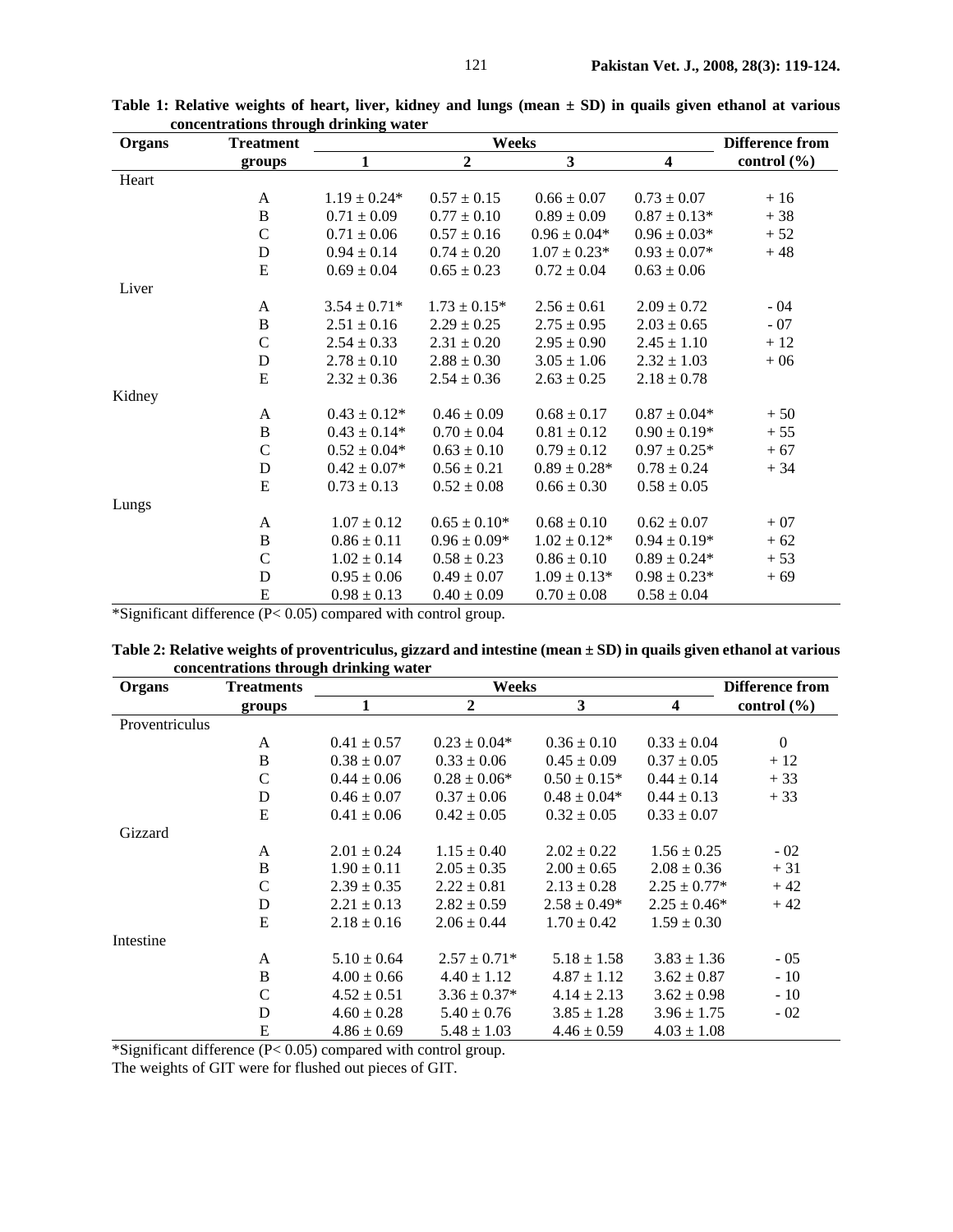| <b>Organs</b> | <b>Treatment</b> |                 | <b>Difference from</b> |                 |                  |                 |
|---------------|------------------|-----------------|------------------------|-----------------|------------------|-----------------|
|               | groups           | 1               | 2                      | 3               | 4                | control $(\% )$ |
| <b>Bursa</b>  |                  |                 |                        |                 |                  |                 |
|               | A                | $0.07 \pm 0.02$ | $0.04 \pm 0.01$        | $0.06 \pm 0.00$ | $0.04 \pm 0.01$  |                 |
|               | B                | $0.06 \pm 0.03$ | $0.03 \pm 0.02$        | $0.05 \pm 0.02$ | $0.04 \pm 0.02$  |                 |
|               | $\mathsf{C}$     | $0.08 \pm 0.06$ | $0.05 \pm 0.00$        | $0.06 \pm 0.02$ | $0.04 \pm 0.01$  |                 |
|               | D                | $0.09 \pm 0.01$ | $0.04 \pm 0.03$        | $0.07 \pm 0.02$ | $0.06 \pm 0.02*$ | $+50$           |
|               | E                | $0.05 \pm 0.03$ | $0.06 \pm 0.03$        | $0.04 \pm 0.01$ | $0.04 \pm 0.01$  |                 |
| Spleen        |                  |                 |                        |                 |                  |                 |
|               | A                | $0.05 \pm 0.01$ | $0.04 \pm 0.02$        | $0.06 \pm 0.02$ | $0.07 \pm 0.03$  | $+40$           |
|               | B                | $0.11 \pm 0.06$ | $0.05 \pm 0.02$        | $0.08 \pm 0.04$ | $0.08 \pm 0.03$  | $+60$           |
|               | $\mathbf C$      | $0.11 \pm 0.04$ | $0.06 \pm 0.03$        | $0.08 \pm 0.02$ | $0.08 \pm 0.05$  | $+60$           |
|               | D                | $0.13 \pm 0.03$ | $0.08 \pm 0.03$        | $0.09 \pm 0.01$ | $0.07 \pm 0.04$  | $+40$           |
|               | E                | $0.06 \pm 0.03$ | $0.06 \pm 0.02$        | $0.06 \pm 0.02$ | $0.05 \pm 0.01$  |                 |
| Thymus        |                  |                 |                        |                 |                  |                 |
|               | A                | $0.37 \pm 0.12$ | $0.09 \pm 0.07$        | $0.14 \pm 0.05$ | $0.16 \pm 0.06$  | $+33$           |
|               | $\, {\bf B}$     | $0.33 \pm 0.10$ | $0.15 \pm 0.08$        | $0.24 \pm 0.07$ | $0.18 \pm 0.03*$ | $+50$           |
|               | $\mathsf{C}$     | $0.31 \pm 0.08$ | $0.16 \pm 0.03$        | $0.19 \pm 0.05$ | $0.18 \pm 0.04*$ | $+50$           |
|               | D                | $0.34 \pm 0.11$ | $0.16 \pm 0.02$        | $0.23 \pm 0.08$ | $0.18 \pm 0.01*$ | $+50$           |
|               | E                | $0.22 \pm 0.04$ | $0.22 \pm 0.19$        | $0.16 \pm 0.05$ | $0.12 \pm 0.02$  |                 |

**Table 3: Relative weights of bursa of Fabricius, spleen and thymus (mean ± SD) in quails given ethanol at various concentrations through drinking water** 

\*Significant difference (P< 0.05) compared with control group.

**Table 4: Feed conversion ratio (FCR) (mean ± SD) in quails given ethanol at various concentrations through drinking water** 

|                         |                   | Difference from  |                   |                  |                 |
|-------------------------|-------------------|------------------|-------------------|------------------|-----------------|
| <b>Treatment groups</b> |                   |                  |                   |                  | control $(\% )$ |
| A                       | $0.48 \pm 0.04$   | $0.29 \pm 0.02*$ | $0.48 \pm 0.02$   | $0.38 \pm 0.01$  | $+36$           |
| B                       | $0.66 \pm 0.12*$  | $0.35 \pm 0.03$  | $0.65 \pm 0.09*$  | $0.37 \pm 0.08$  | $+32$           |
| C                       | $0.69 \pm 0.18^*$ | $0.35 \pm 0.01$  | $1.10 \pm 0.10^*$ | $0.93 + 0.02*$   | $+232$          |
| D                       | $0.74 \pm 0.18^*$ | $0.29 \pm 0.01*$ | $1.92 \pm 0.35^*$ | $1.52 \pm 0.29*$ | $+442$          |
| E                       | $0.37 \pm 0.06$   | $0.38 \pm 0.02$  | $0.31 \pm 0.01$   | $0.28 \pm 0.01$  |                 |

\*Significant difference (P< 0.05) compared with control group.

#### **DISCUSSION**

 The data on relative weights of organs including heart, kidney and lungs showed an increase which was significant in most groups. After 4 weeks of treatment, the increase in weight of heart and kidney was highest in quails offered 8% ethanol, while the increase in the lungs weight was highest in quails offered 16% ethanol. The relative liver weight, however, showed no statistical difference from control, although increases varied from 4 to 12% in treated groups. The significant increase in weight of the heart, kidney and lungs at  $4<sup>th</sup>$  week suggests an effect of ethanol on these organs. In a previous study, a 60% reduction in heart weight at the dose rate of 2 g/kg in senescent mice has been reported (Shi *et al*., 2001), which may be due to species (quail and mice) variation. However, our results confirm the results in turkey poults given 4-5% ethanol in drinking water for 6 weeks, where a significant (P<0.05) increase in relative weight of heart was observed (Czarnecki *et al*., 1985; 1987) with ultrastructural changes of glycogen accumulation, swollen mitochondria, myofibrillar lysis, increased number of lysosomes, dilated sarcoplasmic reticulum and dense myofibers. Dilatation of heart and congestive cardiomyopathy in turkey poults (Edes *et al*., 1987), left ventricular dilatation and left ventricular dysfunction in chicken with myocyte hypertrophy, interstitial fibrosis and myocytolysis have been reported by 20% ethanol in drinking water (Morris *et al*., 1999); these changes were also observed by non-invasive methods in birds given ethanol (Edes *et al*., 1987; Soos *et al*., 1991). Alcoholic cardiomyopathy has been shown to develop more rapidly with high doses of ethanol and long-lasting alcoholization (Tsyplenkova and Sholts, 1988). We were unable to spot these changes in the myocardium by ordinary microscopy during the present study. Our results of decreased kidney weight at week 1 in all the treatment groups and increase in the weight at week 4 in quails offered 2-8% ethanol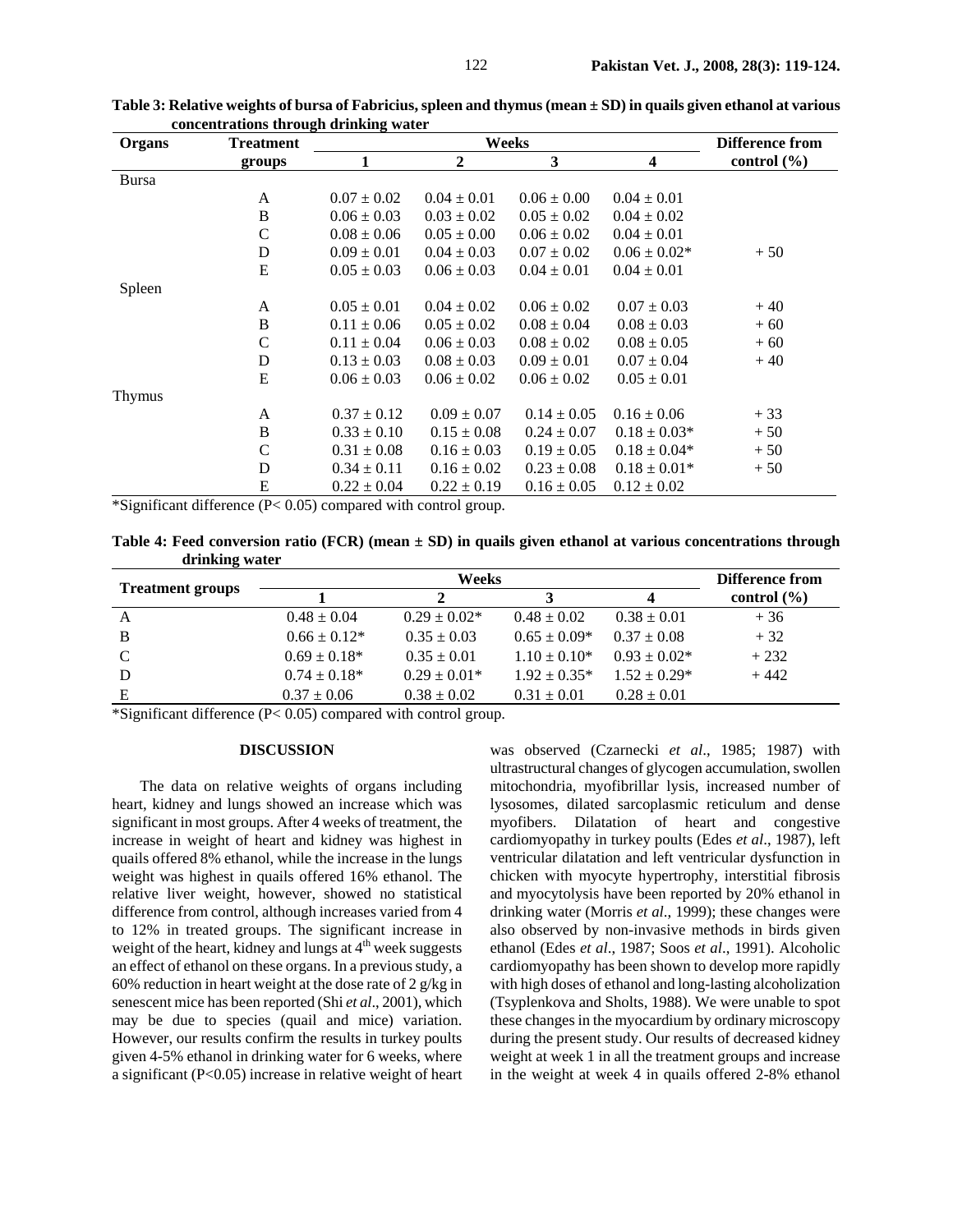differed from non-significant difference in the weight of kidney in male Wister rats (McNeil *et al*., 1988). Our results for the liver weight were in congruence with those observed in meat-type chicken administered 20% ethanol at a dose rate of 2 ml/kg from 21 to 28 days (Peebles *et al*., 1996). Mild to moderate hepatocellular fatty change in a few birds has been reported with 95% ethanol at a dose rate of 1 ml for 7 days (Allen *et al*., 1981). The increase in lungs weight observed in our study might be associated with changes in heart or vice versa. However, we were unable to find gross pathological or histopathological changes in these organs, although some insignificant findings at occasion in some birds were seen which were thought of meaningless as we could not correlate the gross and histopathological alterations. The changes with immuno- histochmical methods or electron microscopic method might have helped but we were lacking these facilities.

The effects on gastrointestinal organs were nonsignificant at the final week, except for the gizzard weight which increased (42%) in quails offered 8 to 16% ethanol. The increase in gizzard weight might be associated with hypertrophy and/or hyperplastic changes which could not be seen by subjective methods of microscopic examination. A study in male rats showed no effect of ethanol on the length of the small intestine, 5 and 15% ethanol inhibited cell production in jejunum and distal aspect of the ileum (Lansdown and Dayan, 1987). This seems quite relevant to our results as we found a nonsignificant decrease in relative weight of the intestine that varied from 2 to 10%. Reversible effect on integrity of small intestinal villi without significantly affecting gastrointestinal permeability due to chronic alcoholism has also been reported (Keshavarzian *et al*., 1994). Ethanol has been reported to cause reduced intestinal blood flow with gastrointestinal haemorrhages and gastrointestinal ulceration (Horie and Ishii, 2001), increase in number of chronic inflammatory cells in mucosa and increase in goblet cells in rats (Vaquera *et al*., 2002) and alteration in intestinal brush border in chicken (Bikle *et al*., 1986). These changes were not observed in the present investigation in quails which may be due to species variation. However, further experiments may be conducted to confirm these effects in quails.

The data on lymphoid organs revealed no statistical effect, but there was a consistent increase in spleen weight, while the effect on weight of bursa of Fabricius was only at 16% ethanol. The thymus weight increased at week 4 but the values were lower than the control ones for weeks 1 and 2, and in week 2 all the treated values were less than the control. These changes in weight of the thymus might also have been associated with functional changes in the immune system. However, these findings may be linked with impaired function of T-cells with particular reference to abnormalities in antigen presentation (Mikszta *et al*., 1995).

The FCR increased at week 1, 3, and 4, while decreased at week 2. This change at week 2 is difficult to explain. Ethanol at levels higher than 4% showed a significant effect on FCR, although levels of 4% and lower also showed considerable effect. These results confirm the earlier findings of low feed efficiency in alcohol treated animals (Larue-Achagiotis *et al*., 1989). A lower growth rate in chicks given 15% ethanol through drinking water has previously been reported (Bikle *et al*., 1986). The poor FCR in ethanol treated quails might be due to microcirculatory disturbance in gastrointestinal mucosa (Horrie and Ishii, 2001) and/or due to alterations in intestinal mucosa (Bikle *et al*., 1986).

## **Conclusion**

Based on these results, it can be concluded that treatment of Japanese quails with 2, 4, 8 or 16% ethanol in drinking water for 4 weeks affected relative weight to body weight of heart, kidney, lungs, gizzard, lymphoid organs (especially thymus) and FCR. The latter was very poor at higher doses of ethanol. Therefore, broiler farmers are advised not to use ethanol in broilers for any purpose.

#### **REFERENCES**

- Abedullah, A. Maqbool and K. Bukhsh, 2007. Issues and economics of poultry production: A case study of Faisalabad. Pakistan Vet. J., 27(1): 25-28.
- Ali, B. H. and C. M. Czarnecki, 1987. Ethanol-induced alteration in thiamin status of young turkey poults. Gen. Pharmacol., 18: 119-121.
- Allen, N. K., S. R. Aakhus-Allen and M. M. Walser, 1981. Toxic effects of repeated ethanol intubations to chicks. Poult. Sci., 60: 941-943.
- Badar, S. T., M. Siddique, R. Ali and M. H. Rasool, 2006. Serological status of egg drop syndrome breeders and commercial layers in Mansehra district. Pakistan Vet. J., 26(1): 33-35.
- Bashir, M. and M. T. Javed, 2005. Effects of ethanol on brain and pancreas weights, serum sodium and potassium and haematological parameters in quail (*Coturnix japonica*). Avian Pathol., 34: 96-100.
- Bikle, D. D., E. A. Gee and S. J. Munson, 1986. Effect of ethanol on intestinal calcium transport in chicks. Gastroenterology, 91: 870-876.
- Czarnecki, C. M., S. W. Schaffer and O. A. Evanson, 1985. Ultrastructural features of ethanol-induced cardiomyopathy in turkey poults. Comp. Biochem. Physiol., 82: 939-943.
- Czarnecki, C. M., M. A. Lengyel and M. F. Pessin, 1987. Plasma triglyceride levels in ethanol-fed turkey poults. Gen. Pharmacol., 18: 403-404.
- Edes, I., G. Piros, T. Forster and M. Csanady, 1987. Alcohol-induced congestive cardiomyopathy in adult turkeys: effects on myocardial antioxidant defence